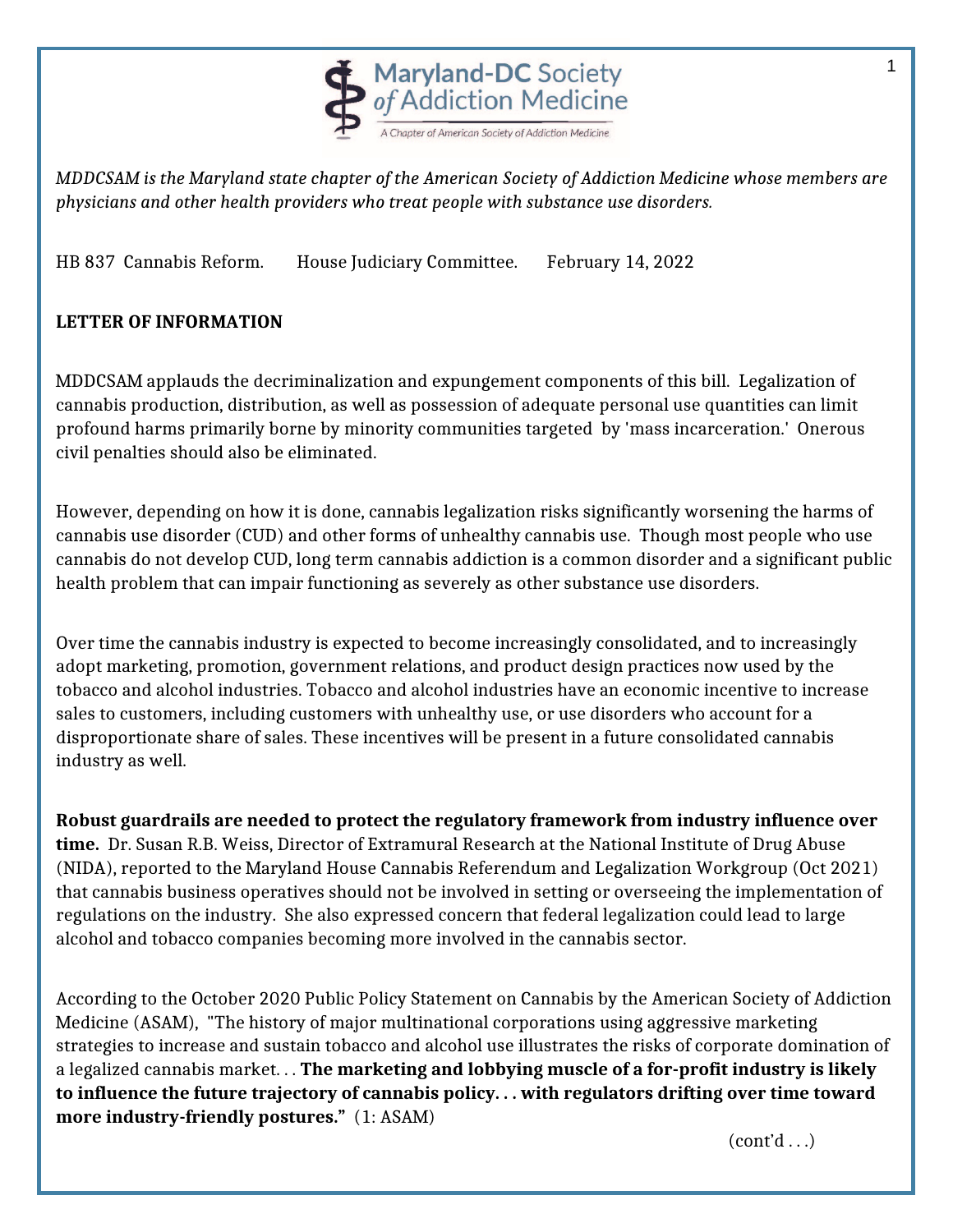A public health framework for legalized cannabis should be based on best public health practices established for tobacco control. (2. Barry RA et al). **The World Health Organization Framework Convention on Tobacco Control**, ratified by 180 parties, calls for protecting the policymaking process from industry interference. It states that **"[Governments] should not allow any person employed by the tobacco industry or any entity working to further its interests to be a member of any government body, committee or advisory group that sets or implements tobacco control or public health policy."** (2. Barry RA et al.)

Therefore, the Public Health Advisory Council described in HB 837 should adopt transparent policies and procedures that include a Conflict of Interest Policy for vetting Council members and guiding Council operations, and which conforms with Conflict of Interest best practices as described by the National Council of Nonprofits.

**HB 837 should specify that membership of the Public Health Advisory Council (Pg. 25 line 4) excludes persons that receive any items of value such as salary, payment, equity interest, investment instruments, benefits, or other forms of compensation from any cannabis-related business such as cannabis dispensaries, growers, processors, other retail or wholesale cannabisrelated businesses, or persons who receive similar items of value from business partners, consultants, suppliers or entities with any significant financial relationship with a cannabis business, or their immediate family members, with the exception of one representative of a laboratory that tests for cannabis, if said individual only receives items of value from the aforementioned laboratory.** 

Meetings of the Council and its workgroups should be observable by the public.

It should be stated that the Cannabis Public Health Fund shall allocate and disperse funds by the Maryland Department of Health in accordance with the recommendations of the Public Health Advisory Council, in a manner consistent with evidence-based best practices to the extent practicable, in a manner that is publicly transparent, and that is described in a Department website.

Advisory Council recommendations (pg 27 line 15) should be included an annual report available to the public.

Before public health funds are allocated, there should be an opportunity for public review and comment of the Council's annual reports.

**Home cultivation and cannabis buyers' clubs should be permitted as in many other states.** Both tend to reduce the adverse incentives and influence associated with full commercial legalization of cannabis production and marketing. Both are included in adult-use cannabis laws in other states, and both were recommended in the aforementioned ASAM policy statement. (1. ASAM policy statement)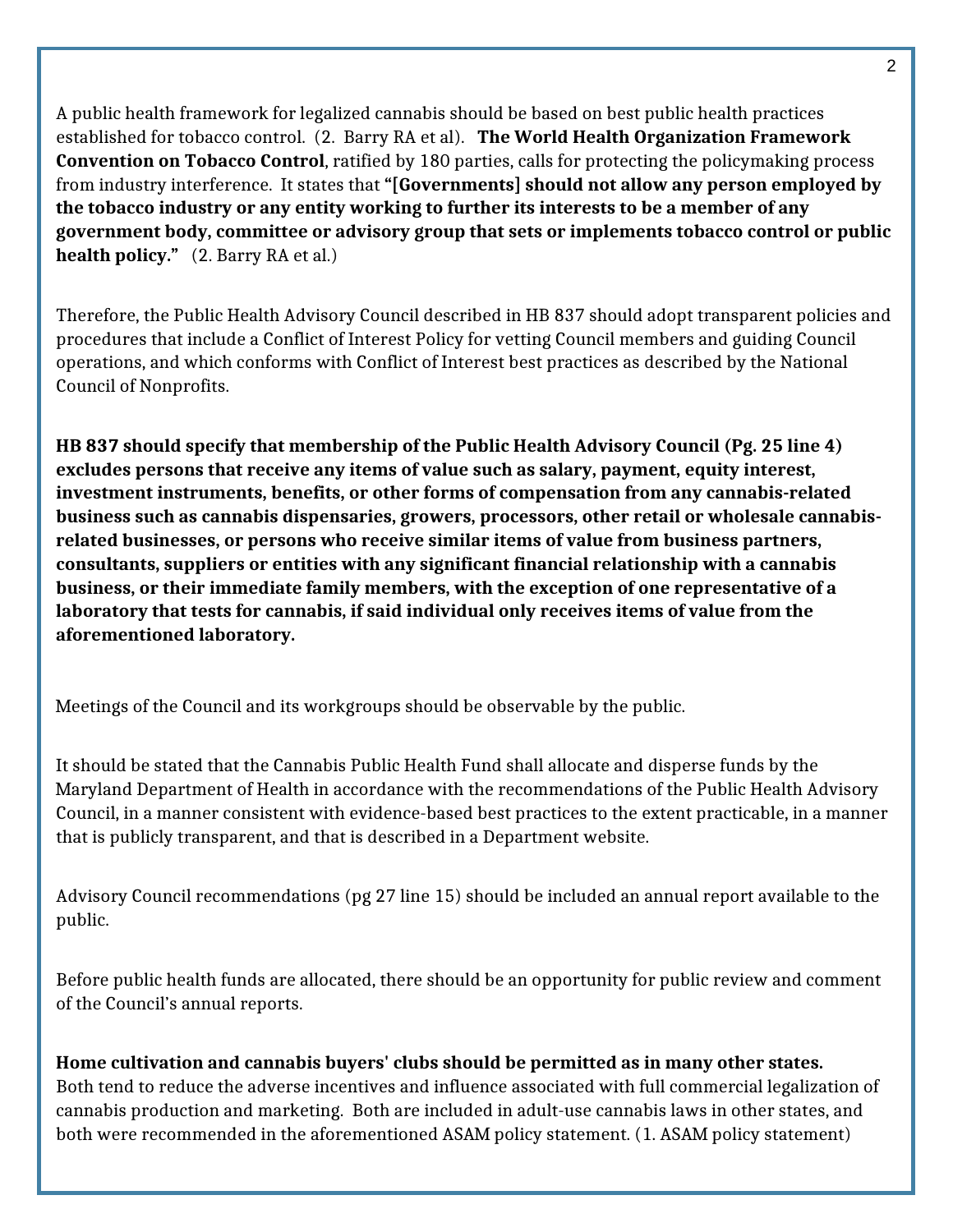In view of powerful incentives to expand consumption, and considering decades-long efforts to "denormalize" tobacco consumption, avoiding the encouragement of increased consumption should be one of the goals of any adult use cannabis regulatory scheme. Promoting cannabis use is not socially or economically beneficial to our communities in the long run. (3. Gettingitrightfromthestart)

HB 837 should specify that council recommendations shall include public health campaigns on prevention and treatment of unhealthy cannabis use in youth and adults, rather than simply "public campaigns on cannabis." (pg 27 line 26)

Adult use cannabis should be labeled with THC potency, and taxation should be based, at least in part, on THC potency, as in several other states. THC potency is associated with adverse outcomes including the risk of CUD. (4) (5) (6) (7) (8)

Taxation based on weight incentives producers to create ever more concentrated products. Possibly as a result, the THC potency of retail cannabis products have roughly tripled in recent years. According to the aforementioned ASAM policy statement, "The concentration of THC in commonly cultivated marijuana plants has increased three-fold between 1995 and 2014 (from 4% to 12% respectively), while THC concentrations in cannabis sold in dispensaries averages between 17.7% and 23.2%." (1. ASAM)

We also recommend that the due date for the first report of the Comprehensive Baseline Study of Cannabis Use (Pg. 4 line 25) be changed from January 1 2023 to January 1 2024 to allow adequate time to establish procedures and to collect baseline data.

We recommend the elimination of all criminal and civil penalties or fines for simple cannabis possession below a personal use amount.

Respectfully,

Joseph Adams, MD, FASAM, Chair, Public Policy Committee

## **REFERENCES**

1. ASAM Public Policy statement on Cannabis Oct 2020: [https://www.asam.org/advocacy/public-policy](https://www.asam.org/advocacy/public-policy-statements/details/public-policy-statements/2021/08/09/cannabis)[statements/details/public-policy-statements/2021/08/09/cannabis](https://www.asam.org/advocacy/public-policy-statements/details/public-policy-statements/2021/08/09/cannabis)

2. Barry RA et al. (2016) A Public Health Framework for Legalized Retail Marijuana Based on the US Experience: Avoiding a New Tobacco Industry. PLoS Med 13(9): e1002131. free:<https://doi.org/10.1371/journal.pmed.1002131>

3. <https://gettingitrightfromthestart.org>- a project of the non-profit Public Health Institute, and funded by NIDA, the National Institute of Drug Abuse